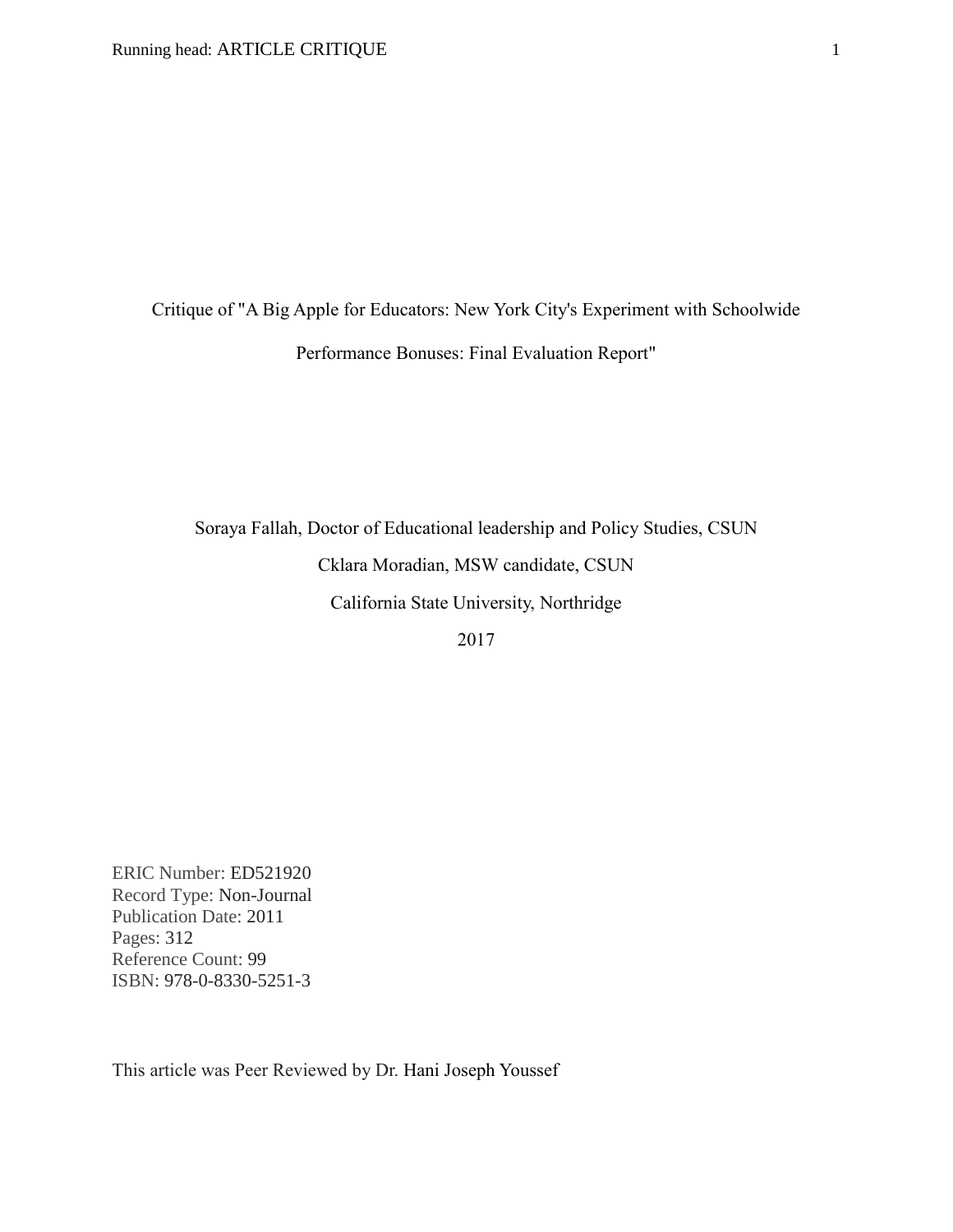#### Abstract

The purpose of this paper is to review and critique a groundbreaking research report. The research article under review in this paper is: "A Big Apple for Educators: New York City's Experiment with Schoolwide Performance Bonuses: Final Evaluation Report". In 2007-08, a program called the Schoolwide Performance Bonus Program (SPBP) was held in the New York City public schools on behalf of the New York City Department of Education (NYCDOE) and United Federation of Teachers (UFT). They established a memorandum of understanding (MoU) with the RAND Corporation and Vanderbilt University evaluated the program to assess the SPBP. The objective was to see the students' development outcome based on changed compensation plans for teachers hence motivating the teachers to perform well in order to receive rewards. The idea is for the collaboration and bonus to boost morale, therefore resulting in better outcomes. Result of the study showed that there was no evidence to suggest that student achievement increased as a result of SPBP.

*Keywords:* RAND Corporation, Schoolwide Performance Bonuses, monetary bonuses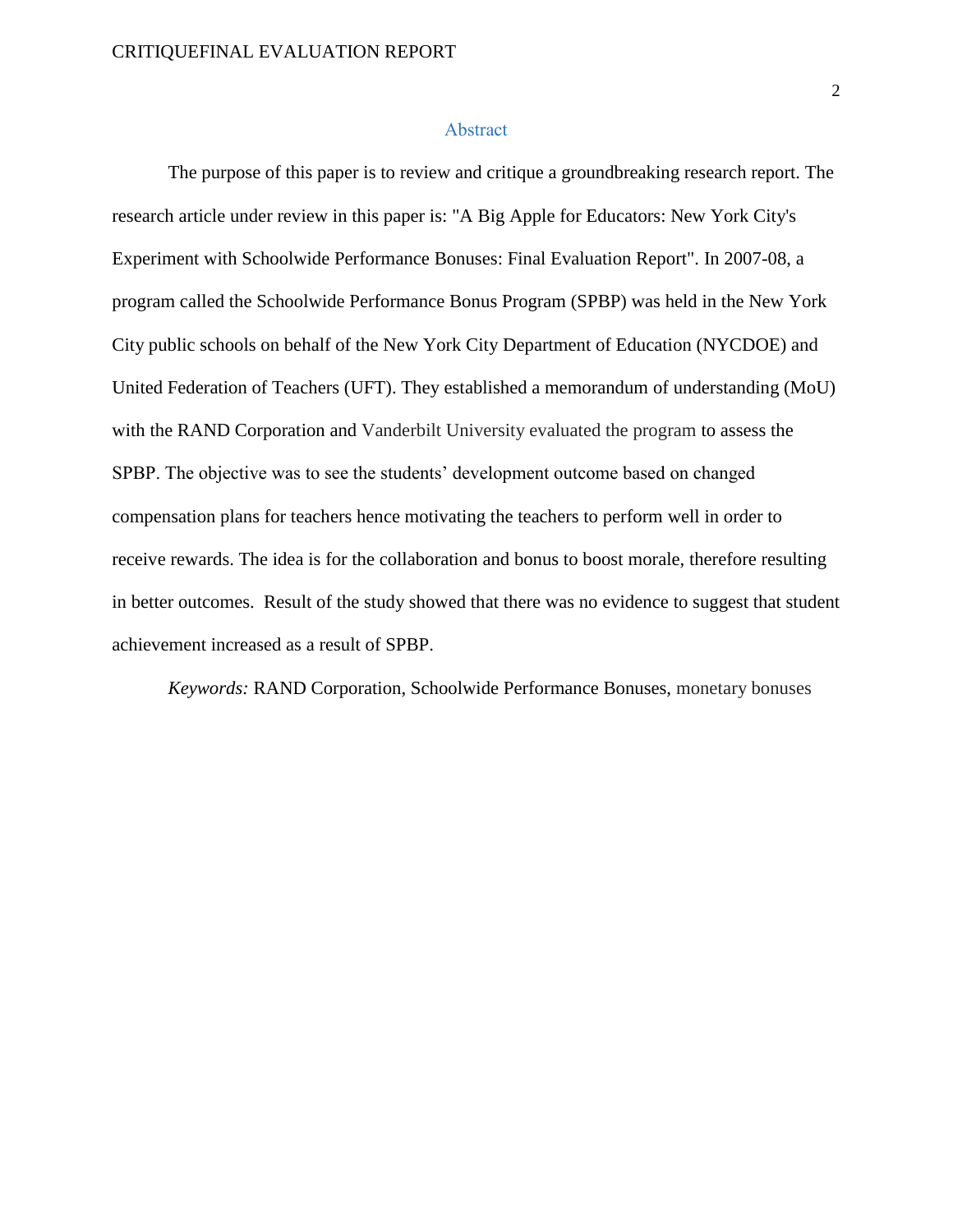# Critique of "A Big Apple for Educators: New York City's Experiment with Schoolwide Performance Bonuses: Final Evaluation Report"

The article "A Big Apple for Educators: New York City's Experiment with Schoolwide Performance Bonuses: Final Evaluation Report" is a comprehensive empirical research, evaluating New York City's experiment with a pay-for-performance program, known as Schoolwide Performance Bonus Program, hereafter referred to as SPBP. The research was conducted by RAND Education (part of Rand Corporation) and the National Center on Performance Initiatives at Vanderbilt University. The purpose of the study was to examine the implementation of SPBP, and whether this program improved student academic achievement in New York City public schools. Schools were randomly divided into intervention or comparison groups. The intervention group of schools were given the option to participate or opt out of the program. Participating schools joined the program voluntarily. SPBP was then implemented in about 200 high-needs schools (grades K-12) in the years 2007 to 2010.Schools that chose not to participate in SPBP did so for philosophical as well as practical reasons, such as working relationships in the school. The program was sponsored by the New York City Department of Education (NYCDOE) and United Federation of Teachers (UFT), who commissioned the evaluation report from the researchers. SPBP's "Theory of Action" (which can be seen in the appendix) hypothesized financial and group incentives would improve motivation, staff collaboration, cooperation, recruitment, and retention. This would then translate into an improvement in the school and in classroom performance. Consequently, these improvements would lead to higher student achievement (Marsh, Springer, McCaffrey, Yuan, Epstein, Koppich, Kalra, DiMartino, & Peng, 2011). This sounds intuitively plausible. Theoretically, staff and teachers' anticipatory motivation to improve their schools, and the morale boost post receipt of a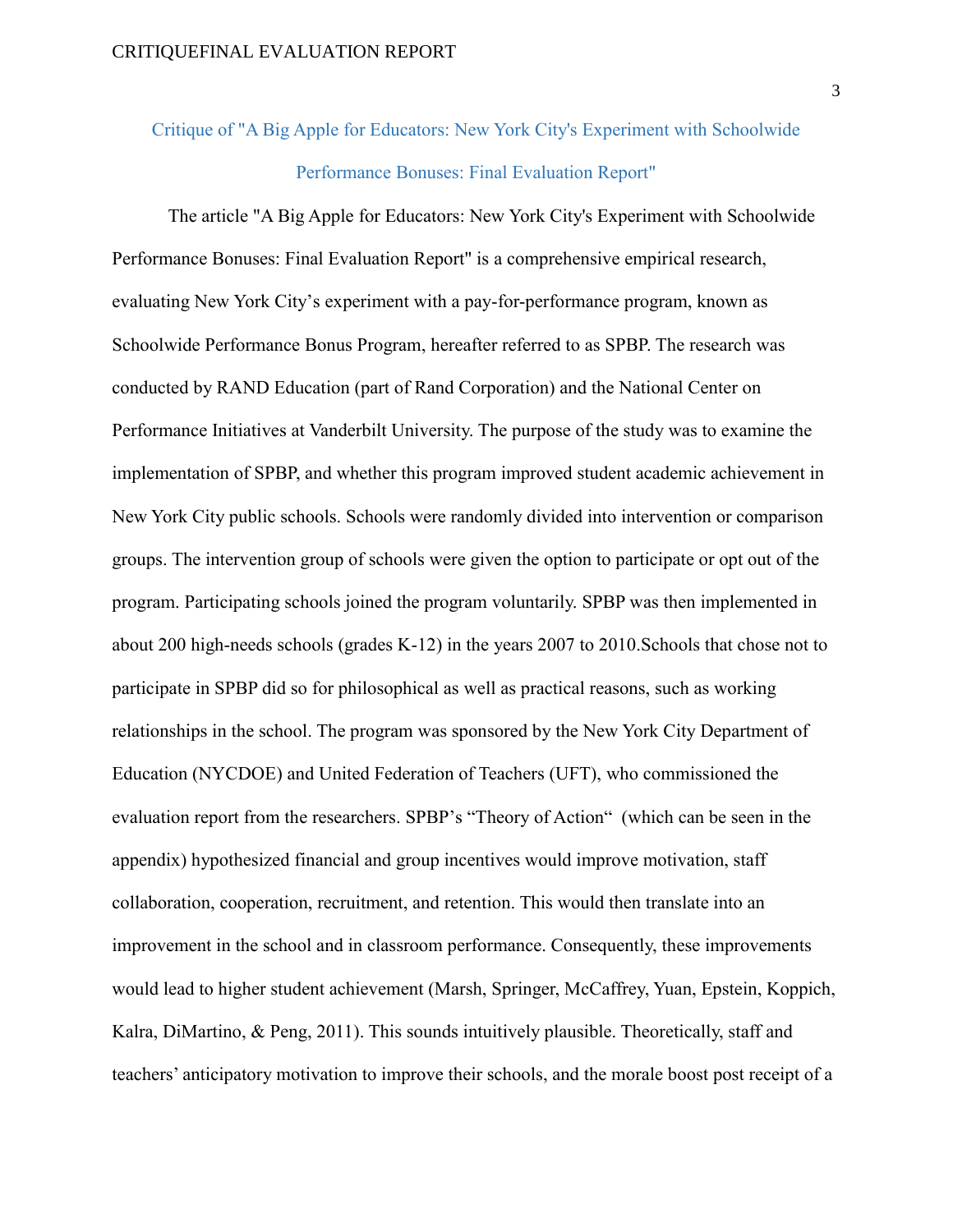### CRITIQUEFINAL EVALUATION REPORT

bonus could lead to better performing schools, and higher student achievement. Each participating school was eligible to receive \$3000 per full-time union represented staff. In order to receive these funds, schools had to meet their annual performance target. SPBP allowed schools to distribute bonuses as they saw fit, and many chose egalitarian methods of disseminating these funds. After a two-year study, the evaluators concluded that SPBP did not improve student achievement in any grade level, or improve School Progress Reports. They also concluded that the program did not have an effect on "teacher reported attitudes, perceptions, and behaviors" (Marsh, et al., 2011, xxvi).

The methodology used to conduct the evaluation and assessment of SPBP was a mixed qualitative and quantitative method. Design of this study was an experimental design. The authors identified the following questions as their main research questions: "1. How was the SPBP program implemented? 2. What were the intermediate outcomes of the program? 3. How did the program affect student performance?" (Marsh, et al., 2011, p. 81).They had sub questions under each main question. Researchers analyzed administrative data and student test scores from participating schools, as well as from the comparison schools. They conducted fieldwork through site visits, as well as interviewed teachers, school administrators, staff members, union representatives, and stakeholder such as funders. They conducted case studies, and used surveys with teachers and school administers. Statistical analysis was used to compare the intervention group with the comparison groups, as well as the eligible schools who did not participate in the program.

The methodology used for this study was appropriate, rigorous, and comprehensive. Researchers were able to answer all their research questions. Using mixed methods, over a twoyear period, researchers were able to gain an in depth understanding of the various factors

4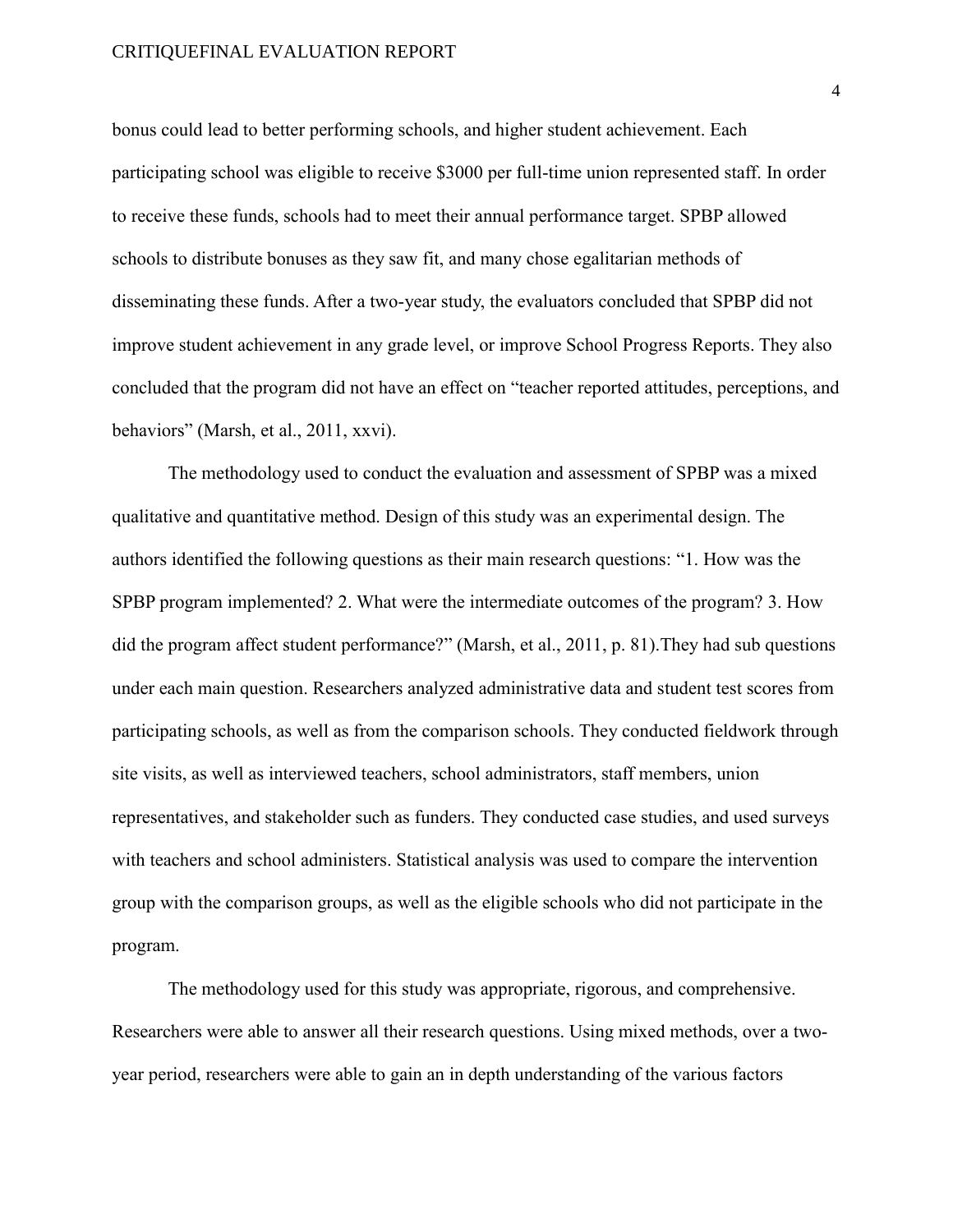### CRITIQUEFINAL EVALUATION REPORT

involved in how SPBP was implemented. They were able to identify participants' perception, experiences with the program, and ultimately answer whether SPBP was successful in its goals.

The authors offer several reasons why SPBP was not successful. They point out that monetary bonuses might actually not have a significant motivational power. Many teachers and staff saw the bonuses as a reward or acknowledgement of their hard work, rather than as an incentive to change their behaviors. Monetary incentives might not have the power to influence change, because of other structural barriers to change, such as limited resources, social capital, lack of expertise, and school leadership. Researchers also found that some teachers viewed the bonuses as added pressure, rather than a net positive.

The contribution of this research cannot be overstated. NYCDOE initially suspended the SPBP program pending the results of this evaluative report. After the report was completed, the findings led to the dismantlement of SPBP entirely. While researchers were able to make recommendations that could help strengthen SPBP, they could not show that following these recommendations would actually change the outcome. This research also contributes to the literature on pay-for-performance. It deepens our understanding of factors that need to be in place for such programs to succeed. Researchers identified some conditions that are necessary for pay-for-performance programs to succeed, such as "understanding of the program", "expectancy", "valence", "buy-in", and"perceived fairness" (Marsh, et al., 2011, xxi).These necessary conditions were not all met in every participating school. Not meeting these conditions caused misunderstandings about the program's target and created questions about the fairness and transparency. These issues all weakened motivation in participants. This has implications for future programs. By first identifying necessary conditions, and then setting up the support needed to meet these conditions, future programs can avoid the pitfalls faced by SPBP.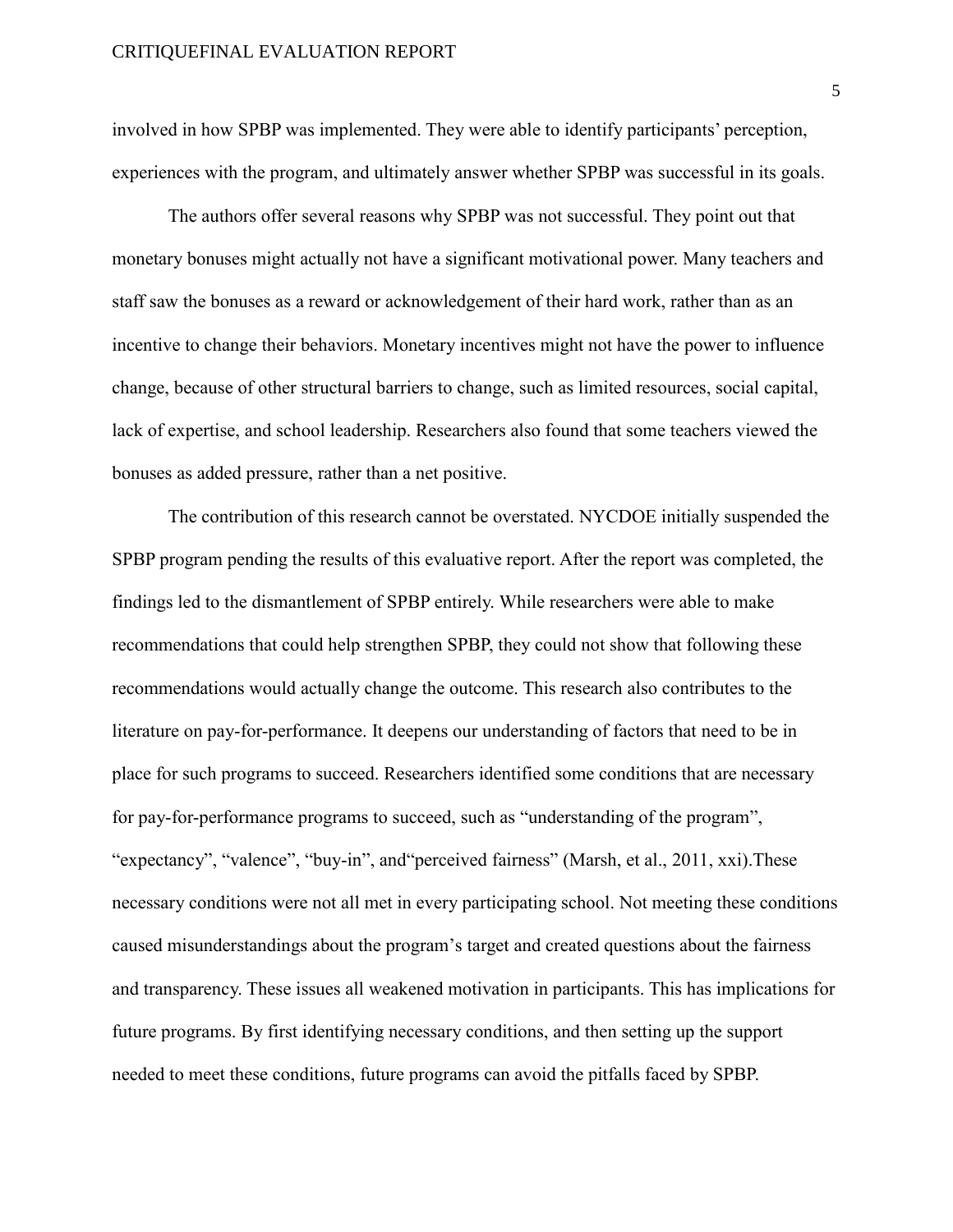### CRITIQUEFINAL EVALUATION REPORT

Some programs fail because of issues in their design, or in the process of implementation. The findings of this research suggests something more significant, namely that the theories underlying pay-for-performance programs may be flawed. This is the most significant contribution of this study. The results of this research challenge the actual theoretical framework. Many businesses use monetary bonuses and incentive programs, such as vacations and gifts to motivate higher employee productivity. Public schools are not businesses. The motivations of people entering public education are less tangible, and often have more intrinsic value. These need to be taken into account when looking for ways to improve school performance.

Researchers identified some limitations with their study, such as only having one year of teacher data, and a 57% response rate. The main limitation of this study is that researchers relied exclusively on student test scores to evaluate improvement; other evaluative measures were not used. As the authors point out, test scores do not capture a holistic picture of student achievement. Future studies on similar programs should take these limitations into account.

During an educational leader's discussion of this article, they expressed similar concerns as those identified in this research about pay-for-performance programs. While most people would appreciate higher pay, monetary incentives tied to school performance feel like added pressure, rather than a motivational push to improve behavior. Educators agreed that those entering education are motivated by a myriad of personal reasons that are not easily quantifiable. They also identified potential pitfalls of such programs, such as "teaching to the test". Furthermore, these leaders argued that there are many barriers to changing behaviors in schools, such as school culture.

6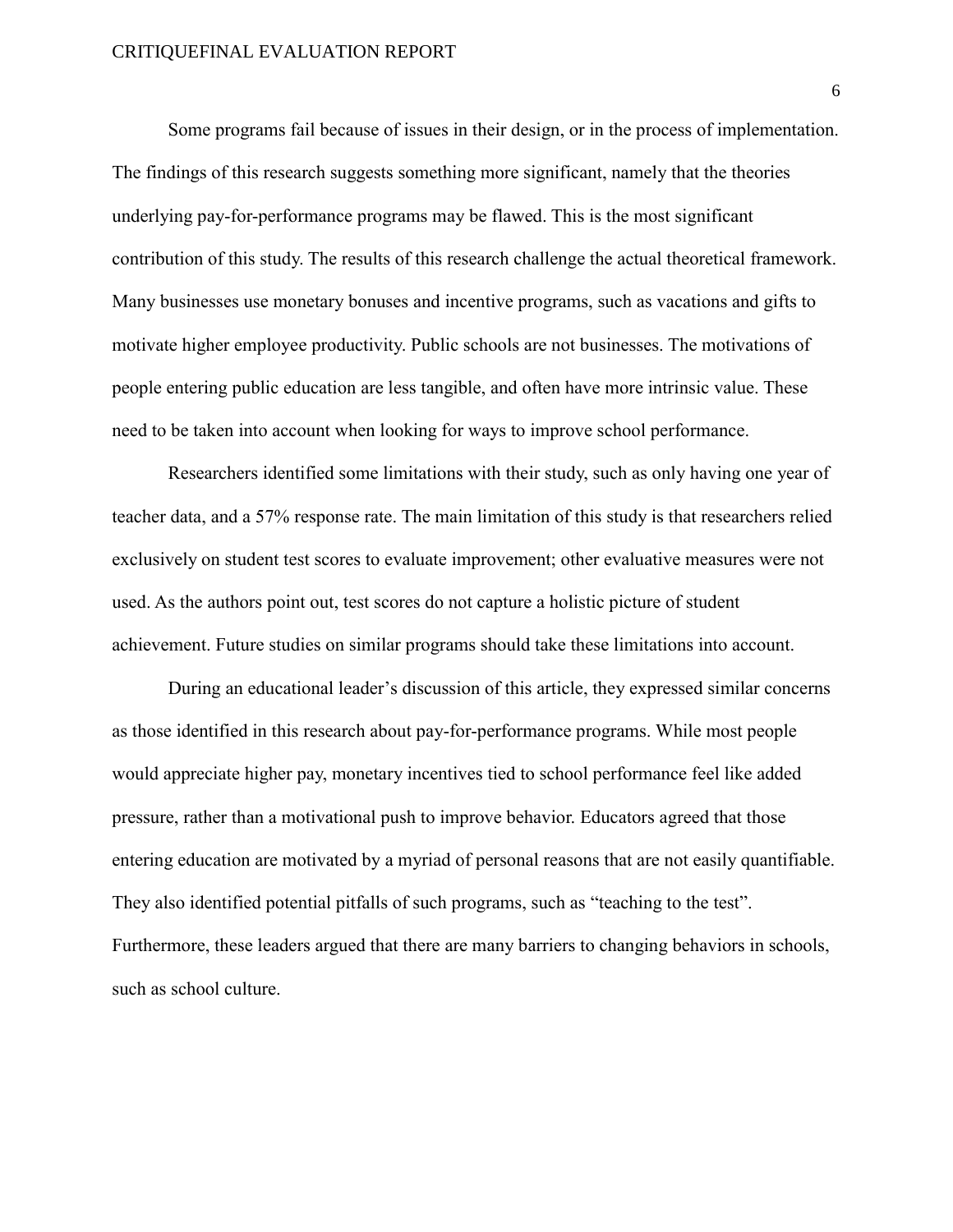## Reference

Marsh, J. A., Springer, M. G., McCaffrey, D. F., Yuan, K., Epstein, S., Koppich, J., Kalra, N.,

DiMartino, C., & Peng, A. (2011). *A big apple for educators: New York City's experiment with schoolwide performance bonuses: Final evaluation report*. Santa Monica, California: Rand Corporation.